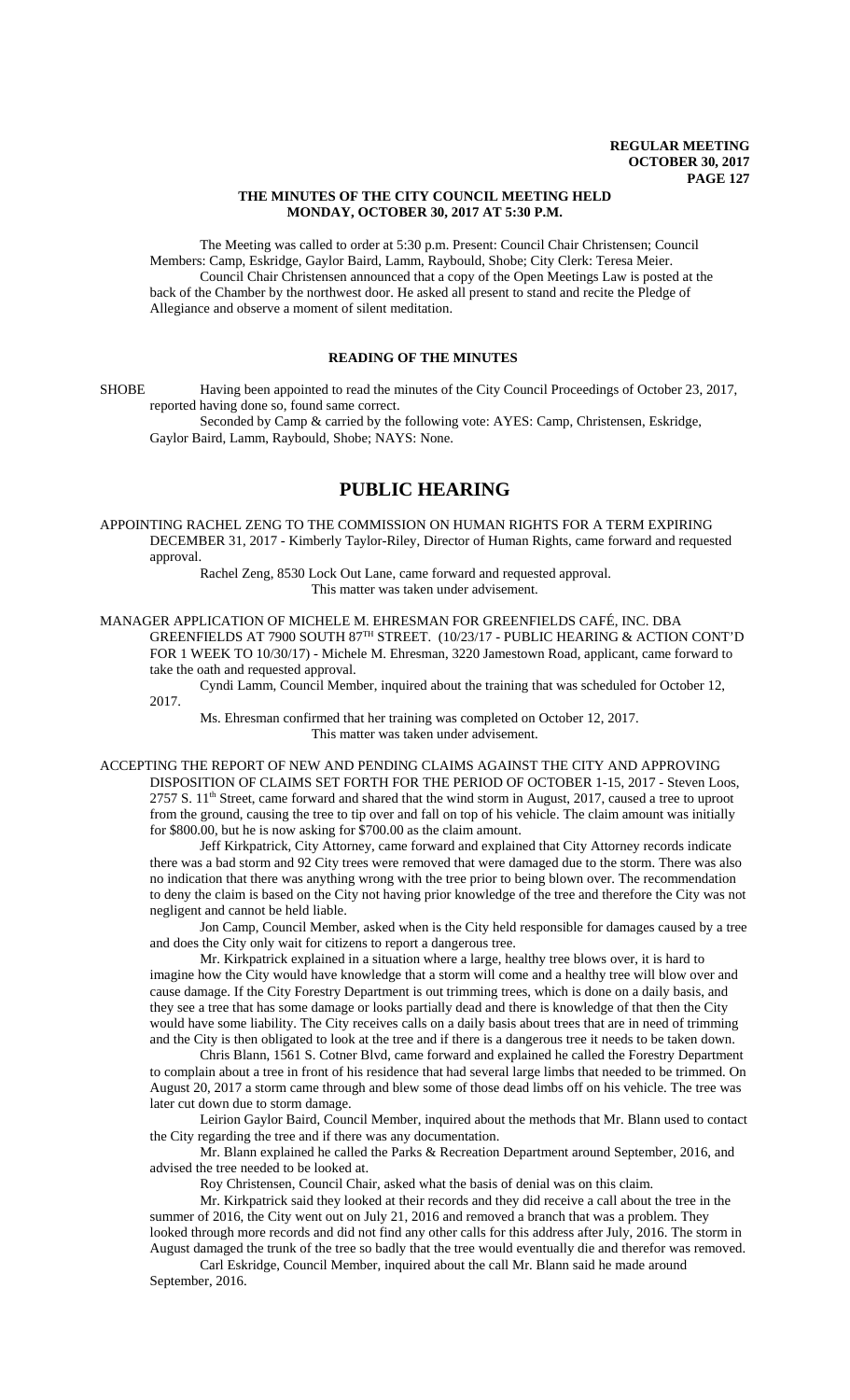Mr. Kirkpatrick confirmed that was the same discrepancy when Mr. Blann appeared in front of Council in early October. The City records only show there was a call in July, 2016. The City then went out that same month and performed maintenance on the tree, following that there are no other calls on record. Discussion followed.

Gloria Housel, 1557 S. Cotner, came forward and stated she has called regarding the tree in front of Mr. Blann's residence over the past 5 years and no action has been taken.

Anne Romjue, 3130 Mayflower, came forward and shared that in the middle of May, 2017, she called the City asking if the tree could be removed due to it leaning and the dead limbs in the tree. She later received a notice that the tree would be trimmed, but she urged the City to completely remove the tree. On August 20, 2017 the storm caused a number of branches to fall on both her vehicles. She then called the City Attorney's office and asked about the tree being removed. The next day she received a call informing her that the tree would be scheduled for removal and that a crew would be sent out to make the tree safe.

Cyndi Lamm, Council Member, asked if the tree has been removed.

Ms. Romjue stated the tree has not been removed. Ms. Gaylor Baird asked for clarification on the timeline.

Ms. Romjue stated they closed on their home on May 30, 2017, and a few weeks prior she had a friend over who urged her to call the City about the tree due to how much it was leaning and the dead branches inside the tree. Around mid June, 2017, she received a notice in the mailbox with no date on it, stating that the tree would be trimmed and reinspected by a supervisor for removal. The August 20, 2017 storm is what cased the damages to the vehicles from the same tree she had been calling on.

Mr. Kirkpatrick confirmed on June 3, 2017 and June 13, 217 a member from the Forestry Department went out to Ms. Romjue's home to inspect the tree. There was a small hanger that needed to be trimmed, but essentially it was a healthy tree and did not need to be removed.

Ms. Gaylor Baird asked if the tree was trimmed following the two inspections in June, 2017.

Mr. Kirkpatrick stated he was unsure if the tree was trimmed after those inspections. The branches that fell and caused damage to the vehicles were not dead branches, but where healthy branches that had fallen due to the storm. Ms. Romjue did receive a notice allowing her to remove the City tree at her own expense, but decided not to.

Bennie Shobe, Council Member, inquired about how the Forestry determines a tree to be healthy. Mr. Kirkpatrick explained they make a visual inspection and look at dead branches, they look for the tree rotting, if there is a hallow middle. At times you can tell when a tree is hallow in the middle, but there are times when you cannot tell if a tree has a hallow, rotten core until it falls.

Ms. Romjue clarified that the branches that fell off the tree were not healthy branches, but were dead branches.

#### This matter was taken under advisement.

ANNEXATION 17014 – AMENDING THE LINCOLN CORPORATE LIMITS MAP BY ANNEXING APPROXIMATELY 2.72 ACRES OF PROPERTY GENERALLY LOCATED AT 5600 WEST ADAMS STREET - Kham Noam Nang, 6501 Vine Street, #112, came forward on behalf of the Nebraska Theravada Buddhist Association and shared the area was purchased to build a Monastery Temple. The area is out of the City limits and needs to be annexed to allow for water and sewer.

Carl Eskridge, Council Member, asked how it will be paid for to extend water and sewer to this location.

David Cary, Planning Department Director, came forward and explained this property is contiguous with City limits and therefore meets the requirements for an annexation. It is also in proximity of existing water and sewer tapable lines and the property owner would pay for those extensions to get service on the property. This is typical of what the City would expect for the property owner to get the service on the property for the project they want to do. Discussion followed.

## This matter was taken under advisement.

### ANNEXATION 17015 – AMENDING THE LINCOLN CORPORATE LIMITS MAP BY ANNEXING APPROXIMATELY 152 ACRES OF PROPERTY GENERALLY LOCATED BETWEEN  $1^{\mathrm{ST}}$  AND  $14^{\mathrm{TH}}$ STREETS ON BOTH SIDES OF FLETCHER AVENUE - David Cary, Planning Department Director, came forward and explained this has come forward in front of the Planning Commission and was voted to move forward to Council for Action.

Paul Barnes, Planning Department, came forward and shared this is an acreage subdivision. The reason for City-initiated proposed annexations is for the equity for all taxpayers, clarity of service areas and to allow for orderly and efficient growth. There is no proposed zoning change for the areas and the intended use will remain as residential. There was a draft study on July 19, 2017. Shortly after that, notices were sent out to the affected property owners. There was then a website developed that included meeting materials that were presented at the 4 neighborhood meetings. If this area is approved for annexation, the additional tax would not be paid by the owner until 2019.

Andrew Thierolf, Planning Department, came forward and explained this annexation covers an area with 152 acres, 24 dwelling units, 2 churches and a tree farm. This will also bring in portions of Fletcher and the interstate that are currently County jurisdiction. They are currently in Raymond's Fire and Rescue jurisdiction and will transfer to Lincoln Fire & Rescues jurisdiction. Sewer and water would be at the property owners request and paid for through Assessment Districts.

Cyndi Lamm, Council Member, asked how many property owners would be in a Special Assessment District for this annexation.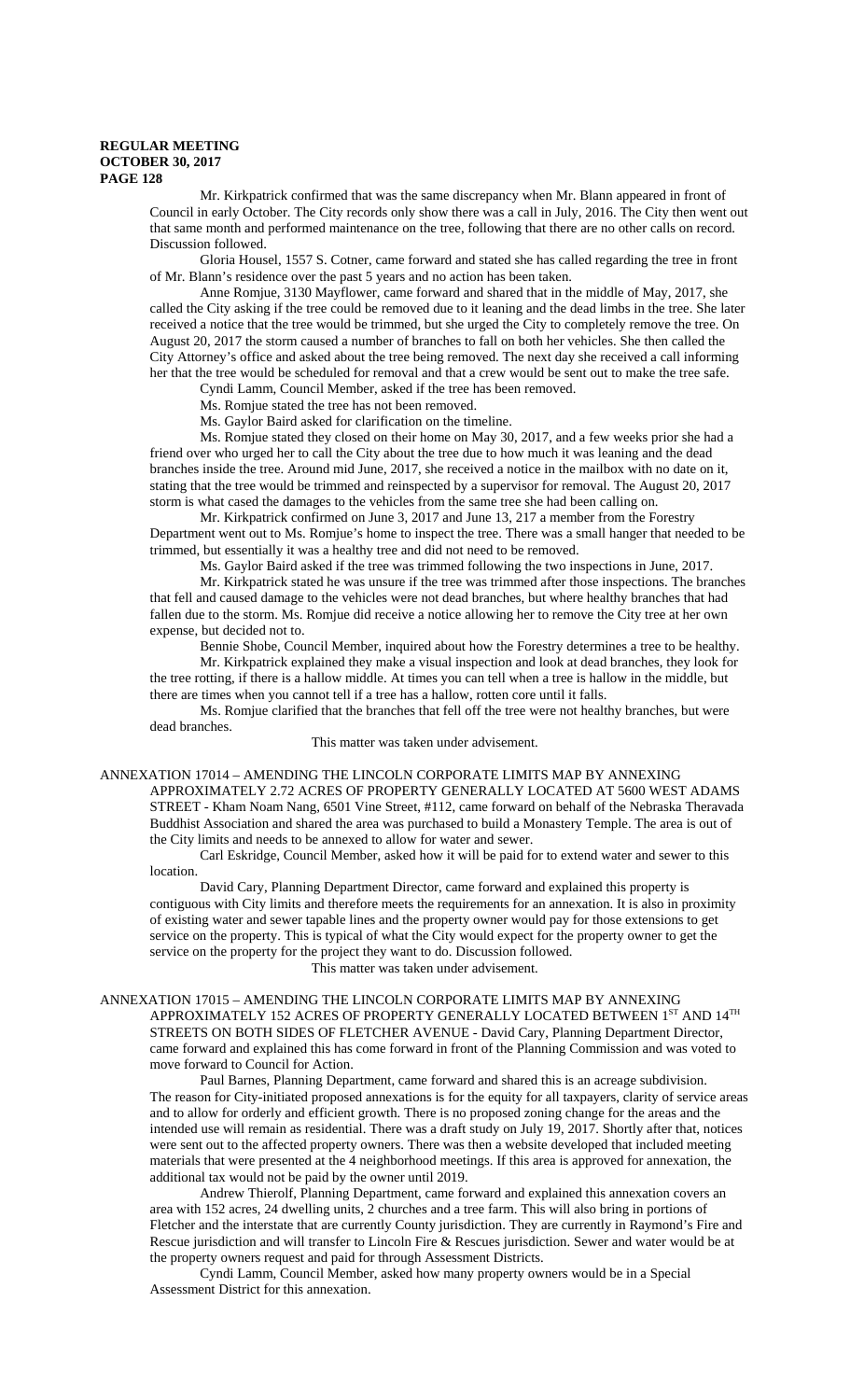Mr. Thierolf explained that would depend on the benefitting properties and where the lines would need to be placed. There are a number of properties that currently have water lines that could be tapped and those residents would not be subject to any sort of Assessment District. The property owners would still have to pay for their service lines onto their property to connect to the water main.

Assistant Chief Pat Borer, Lincoln Fire and Rescue, came forward and explained that Lincoln has a good working relationship with Raymond Fire Department and there is a Mutual Aid Agreement and both fire departments are interested in improving that relationship so it becomes an Automatic Aid Agreement. Currently, the Mutual Aid Agreement dispatches the agency in the jurisdiction, and it is then that agency's duty to dispatch the other agency if they are needing more help. This Automatic Aid Agreement would mean that when a call comes in from 911, both agencies would be dispatched at the same time, rather than just the one agency in the jurisdiction.

Jon Camp, Council Member, expressed his concern regarding the distance from the current hydrants to some of the homes and the number of engines that would be needed to do a relay operation.

Chief Borer explained the best water supply is to connect to a hydrant, whether that is a relay operation with multiple trucks connecting to one another, or direct connection. Water tenders are vehicles that carry large amounts of water, and in order to use water tenders and have an extended water supply, would take about 4 water tenders. Although a water relay can be labor and apparatus intensive, it is better than a water tender because it is an indefinite water supply. We would also be able to use Raymonds engines to assist in a relay operation.

David Cary, Planning Department Director, came forward and shared that the impact on our public service departments is a very small incremental increase compared to the natural growth of the City, especially on the edges. The City is confident that they will be able to provide to public safety resources to the areas. The annexation is a critical point to take to be able to get more hydrants installed. Discussion followed.

Bennie Shobe, Council member, stated he has heard concerns from citizens about the fire station response and asked for clarification on the agreements in place currently.

Mr. Borer confirmed that currently there is a Mutual Aid Agreement in place that allows them to request LFR's help and if LFR needs help they can call for Raymond Firefighters to help. If the annexation is approved then they can enter into an Automatic Aid Agreement that would notify both agencies at the time of dispatch. Discussion followed.

This matter was taken under advisement.

### ANNEXATION 17016 – AMENDING THE LINCOLN CORPORATE LIMITS MAP BY ANNEXING APPROXIMATELY 203 ACRES OF PROPERTY GENERALLY LOCATED BETWEEN  $84^{\mathrm{TH}}$  AND  $95^{\mathrm{TH}}$ STREETS AND SOUTH OF HOLDREGE STREET - Paul Barnes, Planning Department, came forward and explained this is currently in AG zoning and if annexed the uses would continue as they are today. This is adjacent to existing structures and the majority of the streets currently have water and sewer stubbed up to the proposed area. Currently, this is in Waverly School District and will change to Lincoln Public Schools.

Andrew Thierolf, Planning Department, came forward and shared this area is 203 acres, 29 dwelling units and 1 church. Sunrise Estates was approved in 1989 as a build through acreage, which means there were lots that were final platted and a number of ghost lots that are essentially planned out, but have not been built on with the assumption that this area will be annexed at some point. The area perimeter is surrounded by sewer and water lines.

Assistant Chief Pat Borer, Lincoln Fire and Rescue, came forward and said Southeast Rural Fire Station is the closest station to this area. However, the members are volunteers and are called to the station in the event they are needed. This annexation will allow both LFR and the Rural Fire Station to work together.

Carl Eskridge, Council Member, inquired about a new station in this area.

Chief Borer stated they currently do not have the land for this area, but they recently had a realtor contact LFR and offered a piece of property that is in a good location.

Jon Camp, Council Member, asked when homes are built in this are would the developer put in more fire hydrants.

Mr. Thierolf explained that there would have to be water and sewer districts requested and the hydrants would be put in with the water district and that process would be with the final plat.

Mr. Camp asked how long one hose can go from a hydrant.

Chief Borer shared they have 750 feet of 5 inch hose and they also have 1,000 feet of 2½ inch hose. Discussion followed.

Cyndi Lamm, Council Member, inquired about this land not being annexed until 2020.

Mr. Cary clarified that there was never a point when City staff made a statement that they would wait until 2020 to annex this property. Discussion followed.

John Harper, 9031 Avon Lane, came forward in opposition.

Dan Hinnah, 9500 Eastview Road, came forward in opposition and requested a delay.

Dennis Schuette, 9401 Avon Lane, came forward in opposition and requested a delay until more fire protection is available.

Dan Howe, 1001 92<sup>nd</sup> Street, came forward in opposition due to fire and safety reasons.

Ted Wolfram, 1040 N. 92<sup>nd</sup> Street, came forward in opposition.

Janet Chung, 9501 Eastview Road, President of the Sunrise Estates Community Association, came forward in opposition and stated it feels this annexation is being rushed.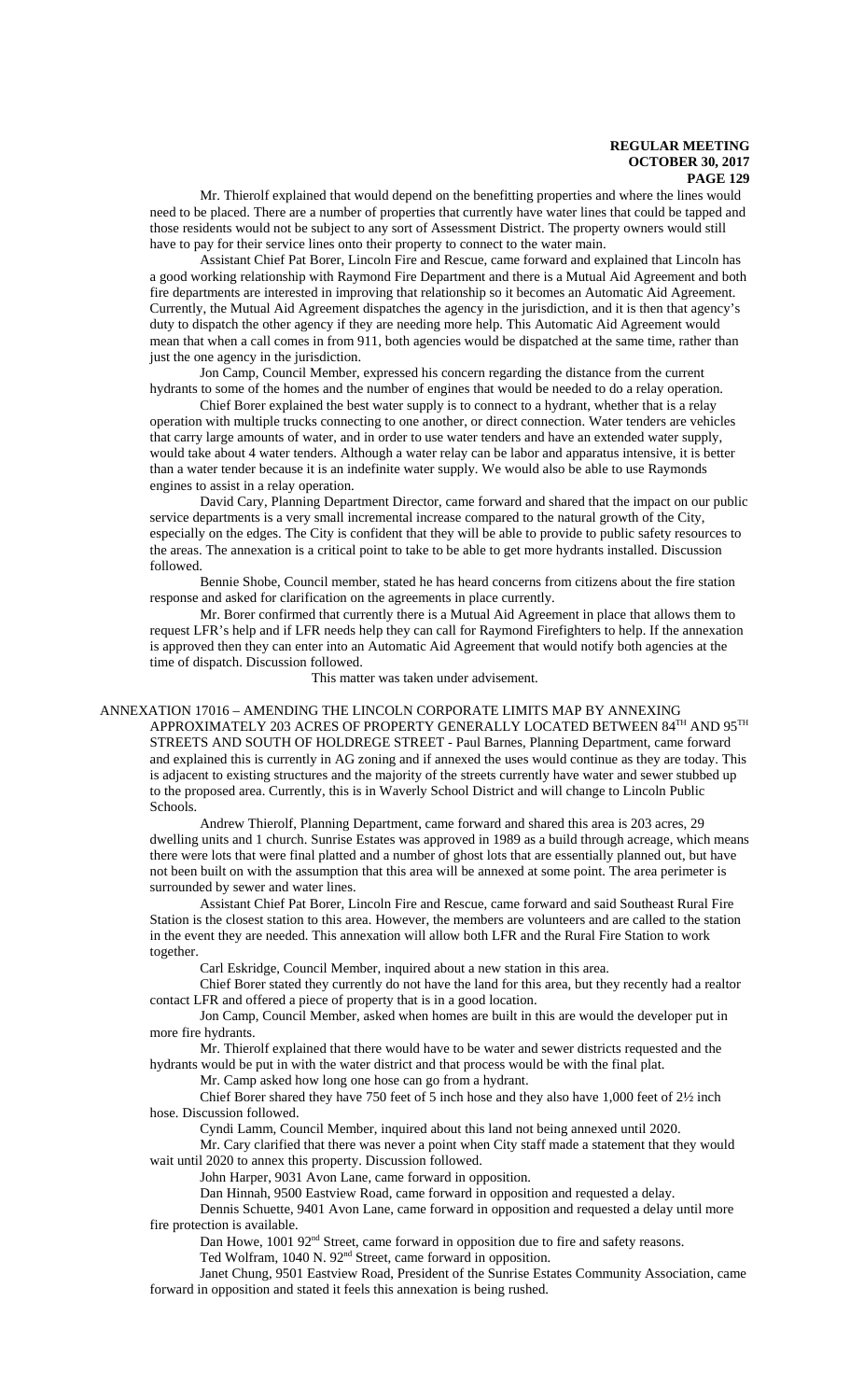Mr. Eskridge asked what the community feels a reasonable delay would be.

Ms. Chung stated a delay until the new fire station is built and there are firefighters that can respond to the neighborhood in a timely manner. Discussion followed.

Ms. Lamm asked why this annexation is moving as quickly as it is.

Mr. Barnes shared that from the beginning they have considered the impacts of the property owners as well as the increase in the taxes. The timing that was put together was that the City levy would start in 2018, but would not be due until 2019. Discussion followed.

Ms. Lamm asked when the fire station would be expected to be completed.

Chief Borer stated that would be done in less than 2 years.

Leirion Gaylor Baird, Council Member, inquired about the costs for the homeowners for the water and sewer districts and the earliest time frame that this would have to be requested.

Mr. Thierolf stated they have not given those detailed engineering estimates because an annexation is separate from requesting water, sewer or urban roads. Land can be annexed for 10 years before water or sewer is requested and right now it does not make much sense to exhaust a lot of resources to do a detailed engineering study on something that might not be requested. Based on recent projects it would be roughly around \$80.00 per foot. That is a rough estimate, but can be used as a general guideline.

Bob Simmering, Public Works, came forward and shared one of the benefits we have is there are sewer and water lines butted to these properties so there would not have to be any lines extended. There would have to be a design process, which could take an estimated time of 90 to 120 days on the design. Then there would be the approval process and following that would be the construction process. It is not unreasonable to think it could all be done in one construction season. It would depend on how much would have to be installed and also if this is done in sections, rather than an entire project. Discussion followed. This matter was taken under advisement.

APPROVING A REAL ESTATE SALES AGREEMENT BETWEEN THE CITY OF LINCOLN AND BLUE RIDGE UNLIMITED, LLC FOR THE SALE OF CITY OWNED PROPERTY GENERALLY LOCATED AT 7701 GREYCLIFF - Assistant Chief Pat Borer, Lincoln Fire & Rescue, came forward and explained this property was deeded to the City in 2003 by LES. This was before they were able to determine where good locations were for stations. Over the years and as the City has grown the land has been developed and this location is not in the right spot. The City would like to sell this property and use the proceeds to buy land in the correct area. Discussion followed.

This matter was taken under advisement.

CHANGE OF ZONE 17011 – APPLICATION OF ROGER H. SCHWISOW REVOCABLE TRUST FOR A CHANGE OF ZONE FROM AG AGRICULTURAL DISTRICT TO R-3 RESIDENTIAL DISTRICT ON PROPERTY GENERALLY LOCATED AT NORTH 49TH STREET AND ALVO ROAD. (7/31/17 -ACTION DELAYED WITH PUBLIC HEARING 3 WEEKS TO 8/21/17) (8/21/17 - ACTION DELAYED WITH PUBLIC HEARING 4 WEEKS TO 9/18/17) (9/18/17 - PUBLIC HEARING & ACTION CONT'D TO 10/16/17) (10/16/17 - PUBLIC HEARING & ACTION CONT'D 2 WEEKS TO 10/30/17) - Roger Schwisow, 1354 Pelican Bay Place, came forward and shared they have addressed some of the problems by regrading one of the residents backyards to get drainage and it has been resodded around the area. They have put a small swale in by another neighbors house to attempt to drain the water under the fence. They received a permit last week to install a drainage for the sump pumps and they have installed everything along Alvo Road from 59<sup>th</sup> Street to the drainage ditch. Discussion followed.

Lyle Loth, 601 Old Cheney Road, Rega Engineering Group, came forward and explained they applied for an Administrative Amendment on October 11, 2017 and have received a response from Jared Nelson with Public Works Watershed Management on October 24, 2017. There was a meeting with a number of Public Works employees to address the 17 points that Mr. Nelson has raised in his response. Mr. Schwisow understands that he cannot do any final plat until the Administrative Amendment is approved.

Kevin Nelson, 7310 N. 50<sup>th</sup> Street, came forward and shared Mr. Schwisow worked on his backyard but it was noticed that his sprinklers were buried under over a foot of dirt that the contractor dumped on his property.

Dawn Vodehnal, 5010 Beckysway Road, came forward in opposition and requested a delay until the cable line is fixed in her yard that is above ground where the water is sitting.

Mr. Schwisow explained the cable is a Windstream cable. Spectrum was putting a new line in and hit Windstream's cable. He has made a number of calls to have the cable fixed and the response he gets is that they have cable all around the City like that. Discussion followed.

This matter was taken under advisement.

# **COUNCIL ACTION**

## **REPORTS OF CITY OFFICERS**

APPOINTING RACHEL ZENG TO THE COMMISSION ON HUMAN RIGHTS FOR A TERM EXPIRING DECEMBER 31, 2017 - CLERK read the following resolution, introduced by Carl Eskridge, who moved its adoption: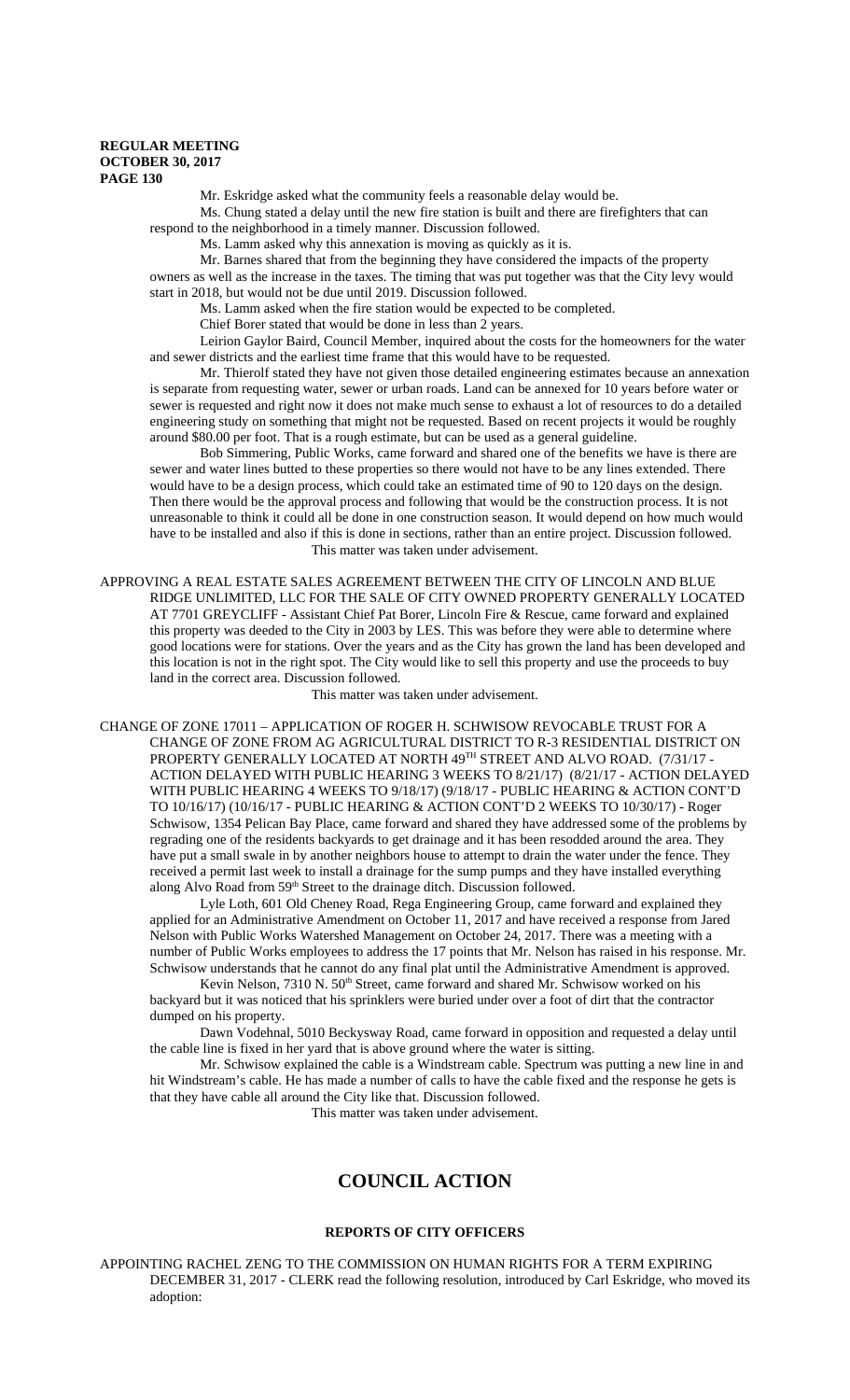A-90746 BE IT RESOLVED by the City Council of the City of Lincoln, Nebraska: That the appointment of Rachel Zeng to the Commission on Human Rights, for a term expiring

December 31, 2017, is hereby approved.

Introduced by Carl Eskridge

Seconded by Raybould & carried by the following vote: AYES: Camp, Christensen, Eskridge, Gaylor Baird, Lamm, Raybould, Shobe; NAYS: None.

ASSESSMENT RESOLUTION FOR DOWNTOWN CORE MANAGEMENT BUSINESS IMPROVEMENT DISTRICT FOR BOARD OF EQUALIZATION TO BE HELD MONDAY, NOVEMBER 6, 2017, AT 3:00 P.M. - CLERK read the following resolution, introduced by Leirion Gaylor Baird, who moved its adoption:

A-90747 Business Improvement District Act

Downtown Core Management Business Improvement District

Lincoln, Nebraska, October 30, 2017 BE IT RESOLVED by the City Council of the City of Lincoln, Nebraska:

That the cost of providing for the development of public activities and the promotion of public events in the Core Management Business Improvement District including management and promotion and advocacy of retail trade activities or other promotional activities in the district area; enhancement of the enforcement of parking regulations and the provision of security within the district area; the improvement of parking availability; the provision of physical improvements for decoration and security purposes; the maintenance, repair, and reconstruction of improvements of other facilities authorized by the Business Improvement District Act not otherwise subject to maintenance, repair, or reconstruction under or within another business improvement district; any other projects or undertakings for the benefit of the public facilities in the district area; the employment of or contracting for personnel, including administrators, to provide for any service as may be necessary or proper to carry out the purposes of the Business Improvements District Act and cost incidental thereto, be and the same is hereby assessed upon the property in said district described in the proposed Distribution of Assessment attached to this resolution, marked "Proposed Distribution of Assessment of the Core Management Business Improvement District", and made a part hereof; that the cost of said public activities and promotion of public events is the sum of \$273,295.54; that the property set forth in the proposed Distribution of Assessment is specially benefitted by such activities and improvement; that each piece and parcel of property described is specially benefitted in the amount set forth therein, and no property is taxed more than the special benefits accruing thereto by reason of said activities and improvements; that the cost of said activities and improvements is hereby apportioned and assessed upon the several pieces and parcels of property in said district in the manner and amount set forth in the proposed Distribution of Assessment of the Core Management Business Improvement District.

BE IT FURTHER RESOLVED that the City Clerk be and is hereby directed to record this resolution in the minutes of the City Council with the vote thereon by yeas and nays.

AND BE IT FURTHER RESOLVED that the City Council sit as Board of Equalization for the purpose of equalizing said assessments on the 6th day of November, 2017, at 3:00 p.m., and on the \_\_\_ day of \_\_\_\_\_\_\_\_\_\_, 2017, at \_\_m., with adjournments from day to day until the work of equalizing said assessments shall be completed.

Introduced by Leirion Gaylor Baird

Seconded by Eskridge & carried by the following vote: AYES: Camp, Christensen, Eskridge, Gaylor Baird, Lamm, Raybould, Shobe; NAYS: None.

ASSESSMENT RESOLUTION FOR DOWNTOWN MANAGEMENT BUSINESS IMPROVEMENT DISTRICT FOR BOARD OF EQUALIZATION TO BE HELD MONDAY, NOVEMBER 6, 2017, AT 3:00 P.M. - CLERK read the following resolution, introduced by Leirion Gaylor Baird, who moved its adoption:

A-90748 Business Improvement District Act

Downtown Management Business Improvement District

Lincoln, Nebraska, October 30, 2017

BE IT RESOLVED by the City Council of the City of Lincoln, Nebraska: That the cost of providing for the development of public activities and the promotion of public events in the Downtown Management Business Improvement District including management and promotion and advocacy of retail trade activities or other promotional activities in the district area; enhancement of the enforcement of parking regulations and the provision of security within the district area; the improvement of parking availability; the provision of physical improvements for decoration and security purposes; the maintenance, repair, and reconstruction of improvements of other facilities authorized by the Business Improvement District Act not otherwise subject to maintenance, repair, or reconstruction under or within another business improvement district; any other projects or undertakings for the benefit of the public facilities in the district area; the employment of or contracting for personnel, including administrators, to provide for any service as may be necessary or proper to carry out the purposes of the Business Improvements District Act and cost incidental thereto, be and the same is hereby assessed upon the property in said district described in the proposed Distribution of Assessment attached to this resolution, marked "Proposed Distribution of Assessment of the Downtown Management Business Improvement District", and made a part hereof; that the cost of said public activities and promotion of public events is the sum of \$427,240.79; that the property set forth in the proposed Distribution of Assessment is specially benefitted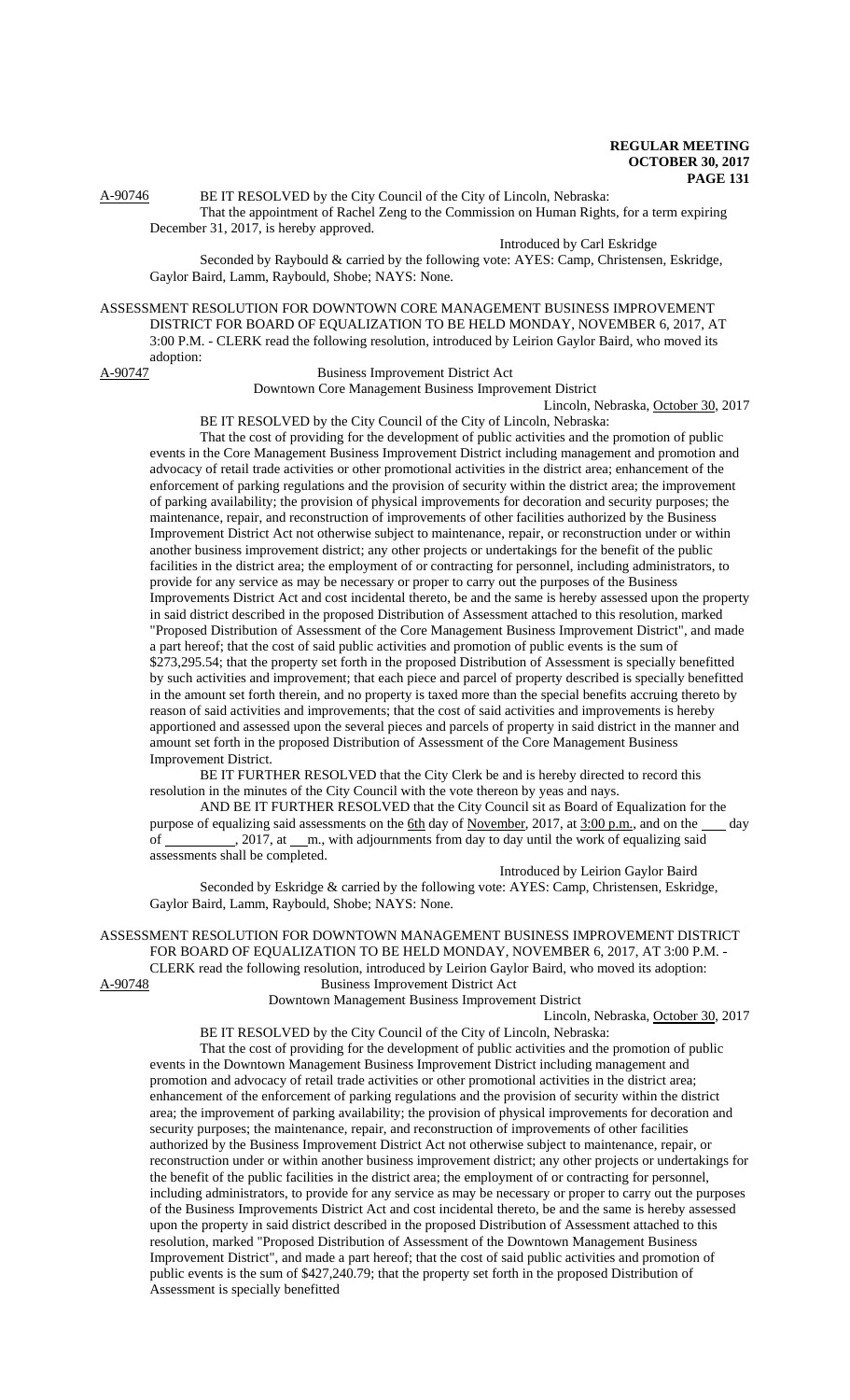by such activities and improvement; that each piece and parcel of property described is specially benefitted in the amount set forth therein, and no property is taxed more than the special benefits accruing thereto by reason of said activities and improvements; that the cost of said activities and improvements is hereby apportioned and assessed upon the several pieces and parcels of property in said district in the manner and amount set forth in the proposed Distribution of Assessment of the Downtown Management Business Improvement District.

BE IT FURTHER RESOLVED that the City Clerk be and is hereby directed to record this resolution in the minutes of the City Council with the vote thereon by yeas and nays.

AND BE IT FURTHER RESOLVED that the City Council sit as Board of Equalization for the purpose of equalizing said assessments on the 6th day of November, 2017, at 3:00 p.m., and on the day of \_\_\_\_\_\_\_, 2017, at \_\_m., with adjournments from day to day until the work of equalizing said assessments shall be completed.

Introduced by Leirion Gaylor Baird

Seconded by Eskridge & carried by the following vote: AYES: Camp, Christensen, Eskridge, Gaylor Baird, Lamm, Raybould, Shobe; NAYS: None.

## ASSESSMENT RESOLUTION FOR DOWNTOWN MAINTENANCE DISTRICT FOR BOARD OF

EQUALIZATION TO BE HELD MONDAY, NOVEMBER 6, 2017, AT 3:00 P.M. - CLERK read the

following resolution, introduced by Leirion Gaylor Baird, who moved its adoption:

A-90749 Business Improvement District Act Downtown Maintenance Improvement District

Lincoln, Nebraska, October 30, 2017

BE IT RESOLVED by the City Council of the City of Lincoln, Nebraska:

That the cost of providing for the development of public activities and the promotion of public events in the Downtown Maintenance Improvement District including management and promotion and advocacy of retail trade activities or other promotional activities in the district area; enhancement of the enforcement of parking regulations and the provision of security within the district area; the improvement of parking availability; the provision of physical improvements for decoration and security purposes; the maintenance, repair, and reconstruction of improvements of other facilities authorized by the Business Improvement District Act not otherwise subject to maintenance, repair, or reconstruction under or within another business improvement district; any other projects or undertakings for the benefit of the public facilities in the district area; the employment of or contracting for personnel, including administrators, to provide for any service as may be necessary or proper to carry out the purposes of the Business Improvements District Act and cost incidental thereto, be and the same is hereby assessed upon the property in said district described in the proposed Distribution of Assessment attached to this resolution, marked "Proposed Distribution of Assessment of the Downtown Maintenance Improvement District", and made a part hereof; that the cost of said public activities and promotion of public events is the sum of \$245,117.00 that the property set forth in the proposed Distribution of Assessment is specially benefited by such activities and improvement; that each piece and parcel of property described is specially benefited in the amount set forth therein, and no property is taxed more than the special benefits accruing thereto by reason of said activities and improvements; that the cost of said activities and improvements is hereby apportioned and assessed upon the several pieces and parcels of property in said district in the manner and amount set forth in the proposed Distribution of Assessment of the Downtown Maintenance Improvement District.

BE IT FURTHER RESOLVED that the City Clerk be and is hereby directed to record this resolution in the minutes of the City Council with the vote thereon by yeas and nays.

AND BE IT FURTHER RESOLVED that the City Council sit as Board of Equalization for the purpose of equalizing said assessments on the 6th day of November, 2017, at 3 p.m., and on the  $\_\_\_$  day of

,  $2017$ , at m., with adjournments from day to day until the work of equalizing said assessments shall be completed.

Introduced by Leirion Gaylor Baird

Seconded by Eskridge & carried by the following vote: AYES: Camp, Christensen, Eskridge, Gaylor Baird, Lamm, Raybould, Shobe; NAYS: None.

ASSESSMENT RESOLUTION FOR WEST HAYMARKET/DOWNTOWN MAINTENANCE DISTRICT FOR BOARD OF EQUALIZATION TO BE HELD MONDAY, NOVEMBER 6, 2017, AT 3:00 P.M. - CLERK read

the following resolution, introduced by Leirion Gaylor Baird, who moved its adoption:

A-90750 Business Improvement District Act

West Haymarket/Downtown Maintenance Business Improvement District

Lincoln, Nebraska, October 30, 2017 BE IT RESOLVED by the City Council of the City of Lincoln, Nebraska:

That the cost of providing for the Maintenance Work pursuant to Ordinance No. 19981 in the West Haymarket/Downtown Maintenance Business Improvement District including:

- a. Litter pick up from the sidewalks, planting areas, and beautification areas within the public right-of-way;
- b. Care and maintenance of all ornamental/small trees, shrubbery, and other plantings, but not including major street trees, which maintenance shall include watering, fertilizing, weeding, pruning, spraying, and removal and replacement of dead plantings;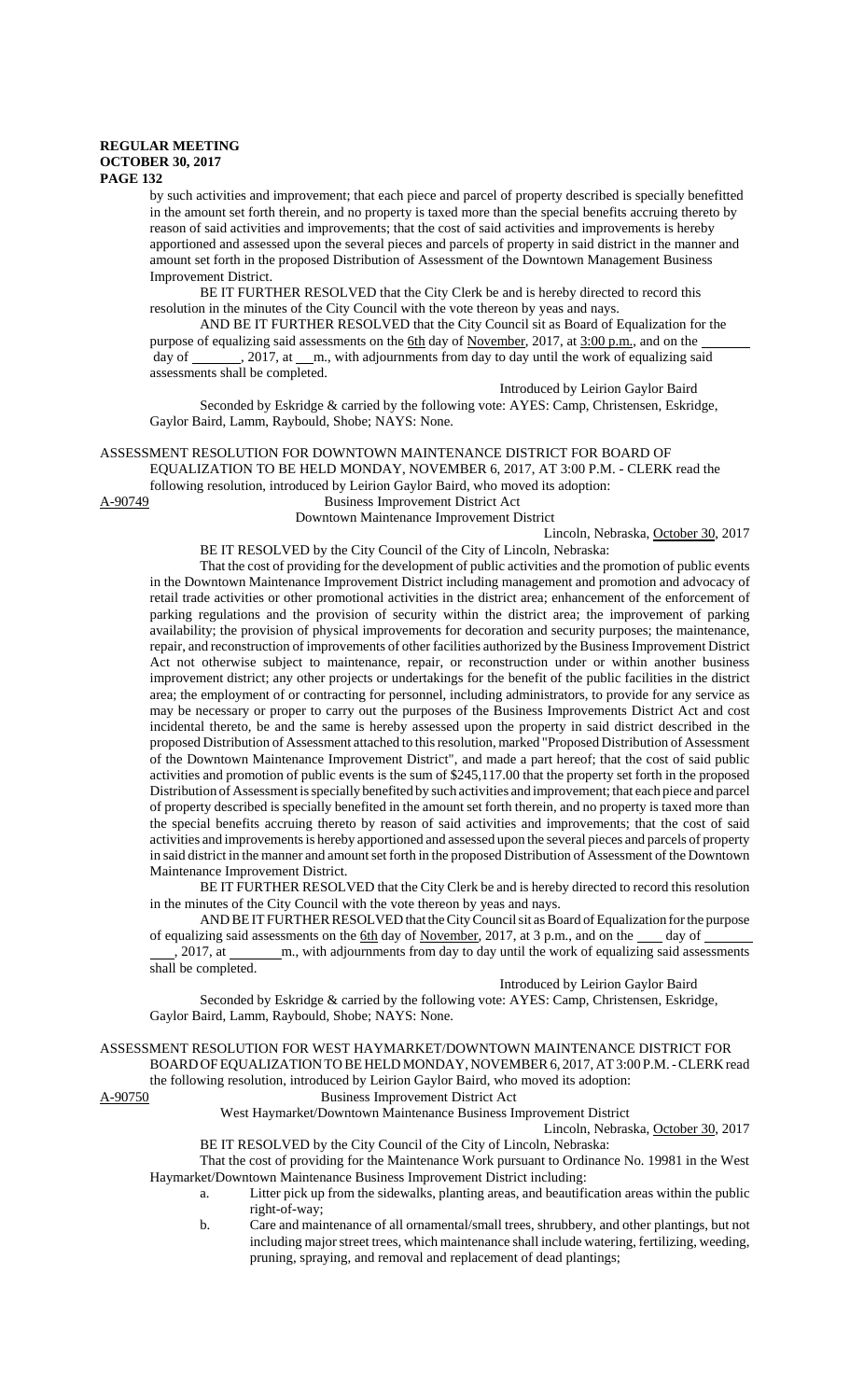- c. Maintenance of public sidewalks, which maintenance shall include periodic cleaning and sweeping of sidewalks to remove litter, dirt, liquid spills, food residue, and stains and bird droppings [such cleaning shall be by washing down where water is available]; and
- d. Snow removal from sidewalks located at intersections and handicapped ramps in high traffic areas,

be and the same is hereby assessed upon the property in said district described in the proposed

Distribution of Assessment attached to this resolution, marked "Proposed Distribution of Assessment of the West Haymarket/Downtown Maintenance Business Improvement District", and made a part hereof; that the cost of said maintenance activities is the sum of \$57,978.00 that the property set forth in the proposed Distribution of Assessment is specially benefitted by such activities and improvement; that each piece and parcel of property described is specially benefitted in the amount set forth therein, and no property is taxed more than the special benefits accruing thereto by reason of said activities and improvements; that the cost of said activities and improvements is hereby apportioned and assessed upon the several pieces and parcels of property in said district in the manner and amount set forth in the proposed Distribution of Assessment of the West Haymarket/Downtown Maintenance Business Improvement District.

BE IT FURTHER RESOLVED that the City Clerk be and is hereby directed to record this resolution in the minutes of the City Council with the vote thereon by yeas and nays.

AND BE IT FURTHER RESOLVED that the City Council sit as Board of Equalization for the purpose of equalizing said assessments on the  $\underline{6th}$  day of November, 2017, at  $\underline{3 p.m.}$ , and on the  $\underline{\hspace{1cm}}$  day of

 $2017$ , at  $\_\_\_\_\_\_\_\$  .m., with adjournments from day to day until the work of equalizing said assessments shall be completed.

Introduced by Leirion Gaylor Baird

Seconded by Eskridge & carried by the following vote: AYES: Camp, Christensen, Eskridge, Gaylor Baird, Lamm, Raybould, Shobe; NAYS: None.

CLERK'S LETTER AND MAYOR'S APPROVAL OF RESOLUTION AND ORDINANCES PASSED BY CITY COUNCIL ON OCTOBER 16, 2017 - CLERK presented said report which was placed on file in the Office of the City Clerk. **(27-1)**

# **PETITIONS & COMMUNICATIONS - NONE.**

#### **LIQUOR RESOLUTIONS**

MANAGER APPLICATION OF MICHELE M. EHRESMAN FOR GREENFIELDS CAFÉ, INC. DBA GREENFIELDS AT 7900 SOUTH 87TH STREET. (10/23/17 - PUBLIC HEARING & ACTION CONT'D FOR 1 WEEK TO 10/30/17) - CLERK read the following resolution, introduced by Jon Camp, who moved its adoption for approval:

A-90751 WHEREAS, Greenfields Café, Inc. dba Greenfields located at 7900 South 87th Street, Lincoln, Nebraska has been approved for a Retail Class "C" liquor license, and now requests that Michele M. Ehresman be named manager;

> WHEREAS, Michele M. Ehresman appears to be a fit and proper person to manage said business. NOW, THEREFORE, BE IT RESOLVED by the City Council of the City of Lincoln, Nebraska: That after hearing duly had as required by law, consideration of the facts of this application, the

Nebraska Liquor Control Act, and the pertinent City ordinances, the City Council recommends that Michele M. Ehresman be approved as manager of this business for said licensee.

The City Clerk is directed to transmit a copy of this resolution to the Nebraska Liquor Control Commission.

### Introduced by Jon Camp

Seconded by Gaylor Baird & carried by the following vote: AYES: Camp, Christensen, Eskridge, Gaylor Baird, Lamm, Raybould, Shobe; NAYS: None.

# **PUBLIC HEARING - RESOLUTIONS**

ACCEPTING THE REPORT OF NEW AND PENDING CLAIMS AGAINST THE CITY AND APPROVING DISPOSITION OF CLAIMS SET FORTH FOR THE PERIOD OF OCTOBER 1-15, 2017 - PRIOR to reading:

- CAMP Moved to amend Bill No. 17R-264 in the following manner: On Line 14, the claim of Tara Merkwan should be removed from the list of DENIED CLAIMS. Seconded by Lamm & carried by the following vote: AYES: Camp, Christensen, Eskridge, Gaylor
	- Baird, Lamm, Raybould, Shobe; NAYS: None.
- GAYLOR BAIRD Moved to pay the claim of Anne Romjue.
	- Seconded by Raybould; Gaylor Baird withdrew Motion.
- LAMM Moved to amend Bill No. 17R-264 by removing Anne Romjue, Chris Blann, and Steven Loos from the DENIED CLAIMS.
	- Seconded by Eskridge & carried by the following vote: AYES: Camp, Christensen, Eskridge, Gaylor Baird, Lamm, Raybould, Shobe; NAYS: None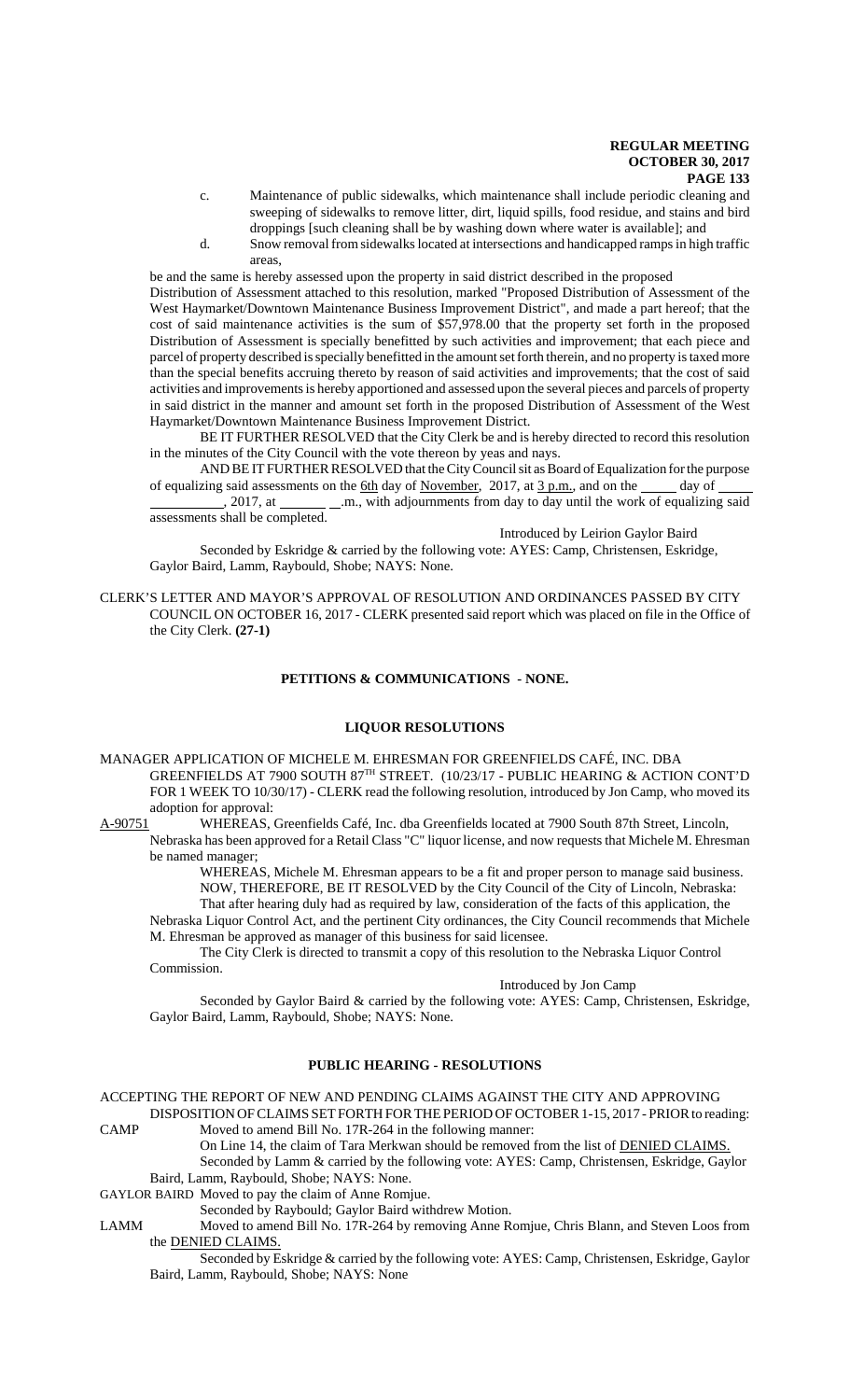CLERK Read the following resolution, introduced by Carl Eskridge, who moved its adoption as amended: A-90752 BE IT RESOLVED by the City Council of the City of Lincoln, Nebraska:

Black Hills Energy

Tanya Smith

That the claims listed in the attached report, marked as Exhibit "A", dated October 16, 2017, of various new and pending tort claims filed against the City of Lincoln with the Office of the City Attorney or the Office of the City Clerk, as well as claims which have been disposed of, are hereby received as required by Neb. Rev. Stat. § 13-905 (Reissue 1997). The dispositions of claims by the Office of the City Attorney, as shown by the attached report, are hereby approved: ALLOWED/SETTLED CLAIMS<br>ills Energy \$1.360.88

| <b>DENIED CLAIMS</b>        |                       |
|-----------------------------|-----------------------|
| Anne Romjue                 | <del>4.505.64</del>   |
| <del>Chris Blann</del>      | <del>13.096.93-</del> |
| <del>Steven Loos</del>      | 800.00-               |
| Denise L. Fazel             | 857.44                |
| <del>Tara Merkwan</del>     | 345.00                |
| Robert A. Benedict          | 5,121.07              |
| Cathy L. Smith              | 225,000.00            |
| <b>State Farm Insurance</b> |                       |
|                             |                       |

a/s/o Carole Amateis 2,381.38

The City Attorney is hereby directed to mail to the various claimants listed herein a copy of this resolution which shows the final disposition of their claim.

Introduced by Carl Eskridge

Brenda Wilcher 768.33<br>
Tanya Smith 1,556.67

Seconded by Raybould & carried by the following vote: AYES: Camp, Christensen, Eskridge, Gaylor Baird, Lamm, Raybould, Shobe; NAYS: None.

# **PUBLIC HEARING ORDINANCES - 2ND READING & RELATED RESOLUTIONS - SEE BELOW**

## ANNEXATION 17014 – AMENDING THE LINCOLN CORPORATE LIMITS MAP BY ANNEXING

APPROXIMATELY 2.72 ACRES OF PROPERTY GENERALLY LOCATED AT 5600 WEST ADAMS STREET - CLERK read an ordinance, introduced by Carl Eskridge, annexing and including the below described land as part of the City of Lincoln, Nebraska and amending the Corporate Limits Map attached to and made a part of Ordinance No. 18208, to reflect the extension of the corporate limits boundary of the City of Lincoln, Nebraska established and shown thereon, the second time.

#### ANNEXATION 17015 – AMENDING THE LINCOLN CORPORATE LIMITS MAP BY ANNEXING

APPROXIMATELY 152 ACRES OF PROPERTY GENERALLY LOCATED BETWEEN 1ST AND 14TH STREETS ON BOTH SIDES OF FLETCHER AVENUE - CLERK read an ordinance, introduced by Carl Eskridge, annexing and including the below described land as part of the City of Lincoln, Nebraska and amending the Corporate Limits Map attached to and made a part of Ordinance No. 18208, to reflect the extension of the corporate limits boundary of the City of Lincoln, Nebraska established and shown thereon, the second time.

### ANNEXATION 17016 – AMENDING THE LINCOLN CORPORATE LIMITS MAP BY ANNEXING APPROXIMATELY 203 ACRES OF PROPERTY GENERALLY LOCATED BETWEEN  $84^{\mathrm{TH}}$  AND  $95^{\mathrm{TH}}$ STREETS AND SOUTH OF HOLDREGE STREET - CLERK read an ordinance, introduced by Carl Eskridge, annexing and including the below described land as part of the City of Lincoln, Nebraska and amending the Corporate Limits Map attached to and made a part of Ordinance No. 18208, to reflect the extension of the corporate limits boundary of the City of Lincoln, Nebraska established and shown thereon, the second time.

APPROVING A REAL ESTATE SALES AGREEMENT BETWEEN THE CITY OF LINCOLN AND BLUE RIDGE UNLIMITED, LLC FOR THE SALE OF CITY OWNED PROPERTY GENERALLY LOCATED AT 7701 GREYCLIFF - CLERK read an ordinance, introduced by Carl Eskridge, approving a Real Estate Sales Agreement between the City of Lincoln and Blue Ridge Unlimited, LLC authorizing the sale of City owned property generally located at 7701 Greycliff, Lincoln, Nebraska, the second time.

# **PUBLIC HEARING - ORDINANCES - 3RD READING**

CHANGE OF ZONE 17011 – APPLICATION OF ROGER H. SCHWISOW REVOCABLE TRUST FOR A CHANGE OF ZONE FROM AG AGRICULTURAL DISTRICT TO R-3 RESIDENTIAL DISTRICT ON PROPERTY GENERALLY LOCATED AT NORTH 49TH STREET AND ALVO ROAD. (7/31/17 - ACTION DELAYED WITH PUBLIC HEARING 3 WEEKS TO 8/21/17) (8/21/17 - ACTION DELAYED WITH PUBLIC HEARING 4 WEEKS TO 9/18/17) (9/18/17 - PUBLIC HEARING & ACTION CONT'D TO 10/16/17) (10/16/17 - PUBLIC HEARING & ACTION CONT'D 2 WEEKS TO 10/30/17) - CLERK read an ordinance, introduced by Jane Raybould, amending the Lincoln Zoning District Maps adopted by reference and made a part of Title 27 of the Lincoln Municipal Code, pursuant to Section 27.05.020 of the Lincoln Municipal Code, by changing the boundaries of the districts established and shown thereon, the third time.

RAYBOULD Moved to pass the ordinance as read.

Seconded by Eskridge & carried by the following vote: AYES: Camp, Christensen, Eskridge, Gaylor Baird, Lamm, Raybould, Shobe; NAYS: None.

The ordinance, being numbered **#20566**, is recorded in Ordinance Book 33.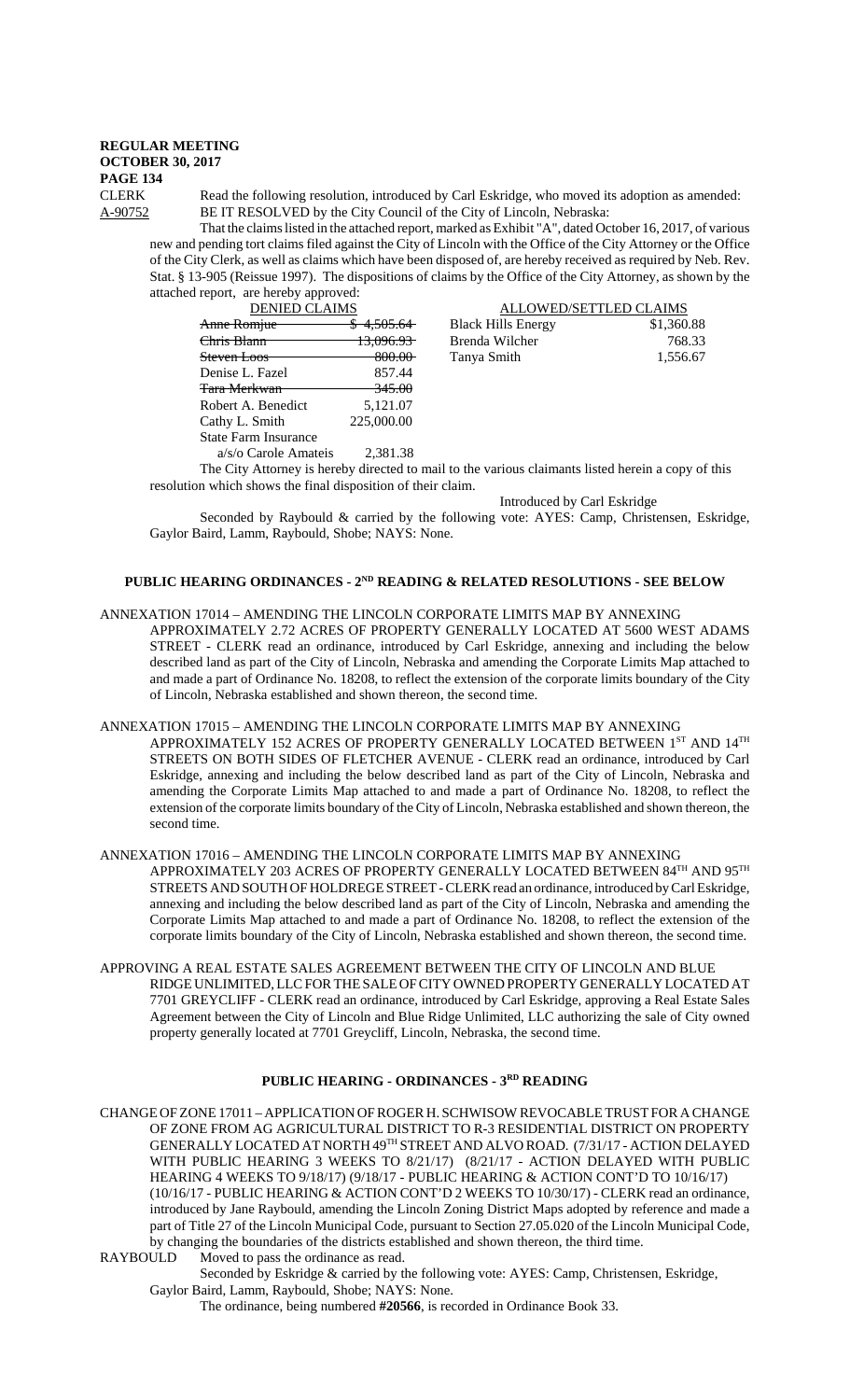## **ORDINANCES - 3RD READING & RELATED RESOLUTIONS**

- CHANGE OF ZONE 17022 APPLICATION OF LUX CENTER FOR THE ARTS TO DESIGNATE THE FORMER UNIVERSITY PLACE CITY HALL AS A LANDMARK, CHANGING THE ZONING DISTRICT FROM B-3 COMMERCIAL DISTRICT TO B-3 COMMERCIAL DISTRICT WITH LANDMARK OVERLAY, ON PROPERTY GENERALLY LOCATED AT 2601 NORTH 48TH STREET - CLERK read an ordinance, introduced by Jon Camp, amending the City of Lincoln Zoning District Map attached to and made a part of Title 27 of the Lincoln Municipal Code by designating certain property as a Landmark, the third time. CAMP Moved to pass the ordinance as read.
	- Seconded by Eskridge & carried by the following vote: AYES: Camp, Christensen, Eskridge, Gaylor Baird, Lamm, Raybould, Shobe; NAYS: None.
		- The ordinance, being numbered **#20567**, is recorded in Ordinance Book 33.
- CHANGE OF ZONE 17024 APPLICATION OF JOHN AND TERRY THOMAS TO DESIGNATE THE BURGESS HOUSE AS A LANDMARK, CHANGING THE ZONING DISTRICT FROM AG AGRICULTURAL DISTRICT TO AG AGRICULTURAL DISTRICT WITH LANDMARK OVERLAY, ON PROPERTY GENERALLY LOCATED AT 6501 SOUTHWEST 40TH STREET - CLERK read an ordinance, introduced by Jon Camp, amending the City of Lincoln Zoning District Map attached to and made a part of Title 27 of the Lincoln Municipal Code by designating certain property as a Landmark, the third time. CAMP Moved to pass the ordinance as read.
	- Seconded by Eskridge & carried by the following vote: AYES: Camp, Christensen, Eskridge, Gaylor Baird, Lamm, Raybould, Shobe; NAYS: None.
		- The ordinance, being numbered **#20568**, is recorded in Ordinance Book 33.
- CHANGE OF ZONE 17026 APPLICATION OF MAGNUM PROPERTIES, LLC FOR A CHANGE OF ZONE FROM H-3 HIGHWAY COMMERCIAL DISTRICT TO I-1 INDUSTRIAL DISTRICT ON PROPERTY GENERALLY LOCATED AT 235 SOUTH CODDINGTON AVENUE - CLERK read an ordinance, introduced by Jon Camp, amending the Lincoln Zoning District Maps adopted by reference and made a part of Title 27 of the Lincoln Municipal Code, pursuant to Section 27.05.020 of the Lincoln Municipal Code, by changing the boundaries of the districts established and shown thereon, the third time.

CAMP Moved to pass the ordinance as read.

Seconded by Eskridge & carried by the following vote: AYES: Camp, Christensen, Eskridge, Gaylor Baird, Lamm, Raybould, Shobe; NAYS: None.

- The ordinance, being numbered **#20569**, is recorded in Ordinance Book 33.
- CHANGE OF ZONE 17027 APPLICATION OF HEPBURN PROPERTIES, LLC FOR A CHANGE OF ZONE FROM P PUBLIC USE DISTRICT TO H-3 HIGHWAY COMMERCIAL DISTRICT ON PROPERTY GENERALLY LOCATED AT 200 NORTHWEST 84TH STREET - CLERK read an ordinance, introduced by Jon Camp, amending the Lincoln Zoning District Maps adopted by reference and made a part of Title 27 of the Lincoln Municipal Code, pursuant to Section 27.05.020 of the Lincoln Municipal Code, by changing the boundaries of the districts established and shown thereon, the third time.
- CAMP Moved to pass the ordinance as read. Seconded by Eskridge & carried by the following vote: AYES: Camp, Christensen, Eskridge, Gaylor Baird, Lamm, Raybould, Shobe; NAYS: None. The ordinance, being numbered **#20570**, is recorded in Ordinance Book 33.
- ANNEXATION 17013 AMENDING THE LINCOLN CORPORATE LIMITS MAP BY ANNEXING APPROXIMATELY 4 ACRES OF PROPERTY GENERALLY LOCATED AT 84TH STREET AND PIONEERS BOULEVARD - CLERK read an ordinance, introduced by Jon Camp, annexing and including the below described land as part of the City of Lincoln, Nebraska and amending the Corporate Limits Map attached to and made a part of Ordinance No. 18208, to reflect the extension of the corporate limits boundary of the City of Lincoln, Nebraska established and shown thereon, the third time.
- CAMP Moved to pass the ordinance as read.
	- Seconded by Eskridge & carried by the following vote: AYES: Camp, Christensen, Eskridge,
	- Gaylor Baird, Lamm, Raybould, Shobe; NAYS: None.
		- The ordinance, being numbered **#20571**, is recorded in Ordinance Book 33.

## ANNEXATION 17011 – AMENDING THE LINCOLN CORPORATE LIMITS MAP BY ANNEXING

APPROXIMATELY 161 ACRES OF PROPERTY GENERALLY LOCATED AT SOUTH 40TH STREET AND YANKEE HILL ROAD - CLERK read an ordinance, introduced by Jon Camp, annexing and including the below described land as part of the City of Lincoln, Nebraska and amending the Corporate Limits Map attached to and made a part of Ordinance No. 18208, to reflect the extension of the corporate limits boundary of the City of Lincoln, Nebraska established and shown thereon, the third time. CAMP Moved to pass the ordinance as read.

Seconded by Eskridge & carried by the following vote: AYES: Eskridge, Gaylor Baird, Raybould, Shobe; NAYS: Camp, Christensen, Lamm.

The ordinance, being numbered **#20572**, is recorded in Ordinance Book 33.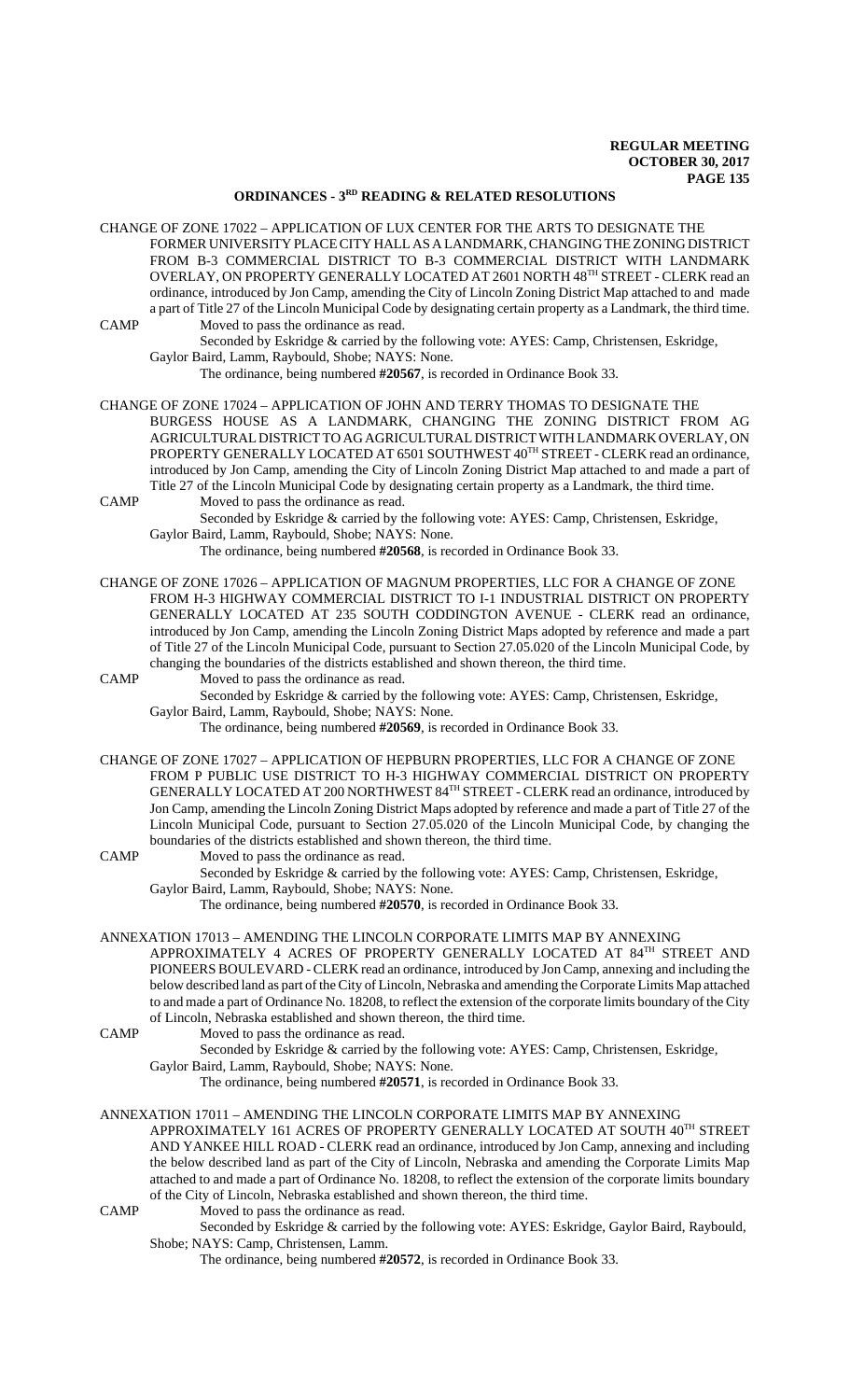#### **REGULAR MEETING OCTOBER 30, 2017**

### **PAGE 136**

ANNEXATION 17012 – AMENDING THE LINCOLN CORPORATE LIMITS MAP BY ANNEXING APPROXIMATELY 32 ACRES OF PROPERTY GENERALLY LOCATED AT SOUTHWEST 1ST STREET AND WEST DENTON ROAD - CLERK read an ordinance, introduced by Jon Camp, annexing and including the below described land as part of the City of Lincoln, Nebraska and amending the Corporate Limits Map attached to and made a part of Ordinance No. 18208, to reflect the extension of the corporate limits boundary of the City of Lincoln, Nebraska established and shown thereon, the third time.

CAMP Moved to pass the ordinance as read.

Seconded by Eskridge & carried by the following vote: AYES: Camp, Eskridge, Gaylor Baird, Lamm, Raybould, Shobe; NAYS: Christensen.

The ordinance, being numbered **#20573**, is recorded in Ordinance Book 33.

TEXT AMENDMENT 17016 – AMENDING CHAPTER 27.63 OF THE LINCOLN MUNICIPAL CODE RELATING TO SPECIAL PERMITS BY AMENDING SECTION 27.63.470(D) TO AUTHORIZE CITY COUNCIL TO INCREASE OR DECREASE THE MINIMUM PARKING REQUIREMENTS IN THE H-4 GENERAL COMMERCIAL DISTRICT; AND REPEALING SECTION 27.63.470 AS HITHERTO EXISTING. (RELATED ITEMS: 17-140, 17R-253) - CLERK read an ordinance, introduced by Jon Camp, amending Chapter 27.63 of the Lincoln Municipal Code relating to Special Permits by amending Section 27.63.470(d) to authorize City Council to increase or decrease the minimum parking requirements in the H-4 General Commercial District; and repealing Section 27.63.470 as hitherto existing, the second time.

CAMP Moved to pass the ordinance as read.

Seconded by Eskridge & carried by the following vote: AYES: Camp, Christensen, Eskridge, Gaylor Baird, Lamm, Raybould, Shobe; NAYS: None.

The ordinance, being numbered **#20574**, is recorded in Ordinance Book 33.

SPECIAL PERMIT NO. 2004A – APPLICATION OF ALPHA BREWING OPERATIONS, LLC, TO AMEND SPECIAL PERMIT 2004 TO REDUCE THE REQUIRED PARKING RATIO FOR ASSEMBLY FACILITIES FROM 1 STALL PER 300 SQUARE FEET TO 1 STALL PER 1,000 SQUARE FEET, ON PROPERTY GENERALLY LOCATED AT NORTH 56TH STREET AND ALVO ROAD. (RELATED ITEMS: 17-140, 17R-253) (ACTION DATE: 10/30/17) - CLERK read the following resolution, introduced by Jon Camp, who moved its adoption for approval:

### A-90753 SPECIAL PERMIT NO. 2004A

WHEREAS, Alpha Brewing Operations, LLC has submitted an application designated as Special Permit No. 2004A to amend Special Permit 2004 for Planned Service Commercial for 125,000 square feet of floor area, with a waiver to reduce the required parking for assembly facilities on Lot 2, Block 20 from 1 stall per 300 square feet to 1 stall per 1,000 square feet, provided sufficient area is reserved on the site to accommodate the standard parking ratio if needed, on property generally located at North 56th Street and Alvo Road, and legally described as:

Lot 2, Northbank Junction 4th Addition, located in the Northeast Quarter of Section 32, Township 11 North, Range 7 East of the 6th P.M., Lincoln, Lancaster County, Nebraska;

WHEREAS, the real property adjacent to the area included within the site plan for this special permit will not be adversely affected; and

WHEREAS, said site plan together with the terms and conditions hereinafter set forth are consistent with the intent and purpose of Title 27 of the Lincoln Municipal Code to promote the public health, safety, and general welfare.

NOW, THEREFORE, BE IT RESOLVED by the City Council of the City of Lincoln, Nebraska:

That the application of Alpha Brewing Operations, LLC, hereinafter referred to as "Permittee", to amend Special Permit 2004 for Planned Service Commercial for 125,000 square feet of floor area, with a waiver to reduce the required parking for assembly facilities on Lot 2, Block 20 from 1 stall per 300 square feet to 1 stall per 1,000 square feet, provided sufficient area is reserved on the site to accommodate the standard parking ratio if needed, under the amended Special Permit, be in substantial compliance with said application, the site plan, and the following additional express terms, conditions, and requirements:

1. This permit approves a Special Permit for Planned Service Commercial for 125,000 square feet of floor area, with a waiver to reduce the required parking for assembly facilities on Lot 2, Block 20 from 1 stall per 300 square feet to 1 stall per 1,000 square feet, provided sufficient area is reserved on the site to accommodate the standard parking ratio if needed.

2. The City Council approves associated request: Text Amendment #17016.<br>3. Before receiving building permits, the permittee shall cause to be prepared

3. Before receiving building permits, the permittee shall cause to be prepared and submitted to the Planning Department a revised and reproducible final plot plan including 3 copies.

4. Before receiving building permits, the permittee shall provide verification from the Register of Deeds that the letter of acceptance as required by the approval of the special permit has been recorded.

5. Before occupying buildings, all development and construction must substantially comply with the approved plans.

6. The physical location of all setbacks and yards, buildings, parking and circulation elements, and similar matters must be in substantial compliance with the location of said items as shown on the approved site plan.

7. The terms, conditions, and requirements of this resolution shall run with the land and be binding on the Permittee, its successors, and assigns.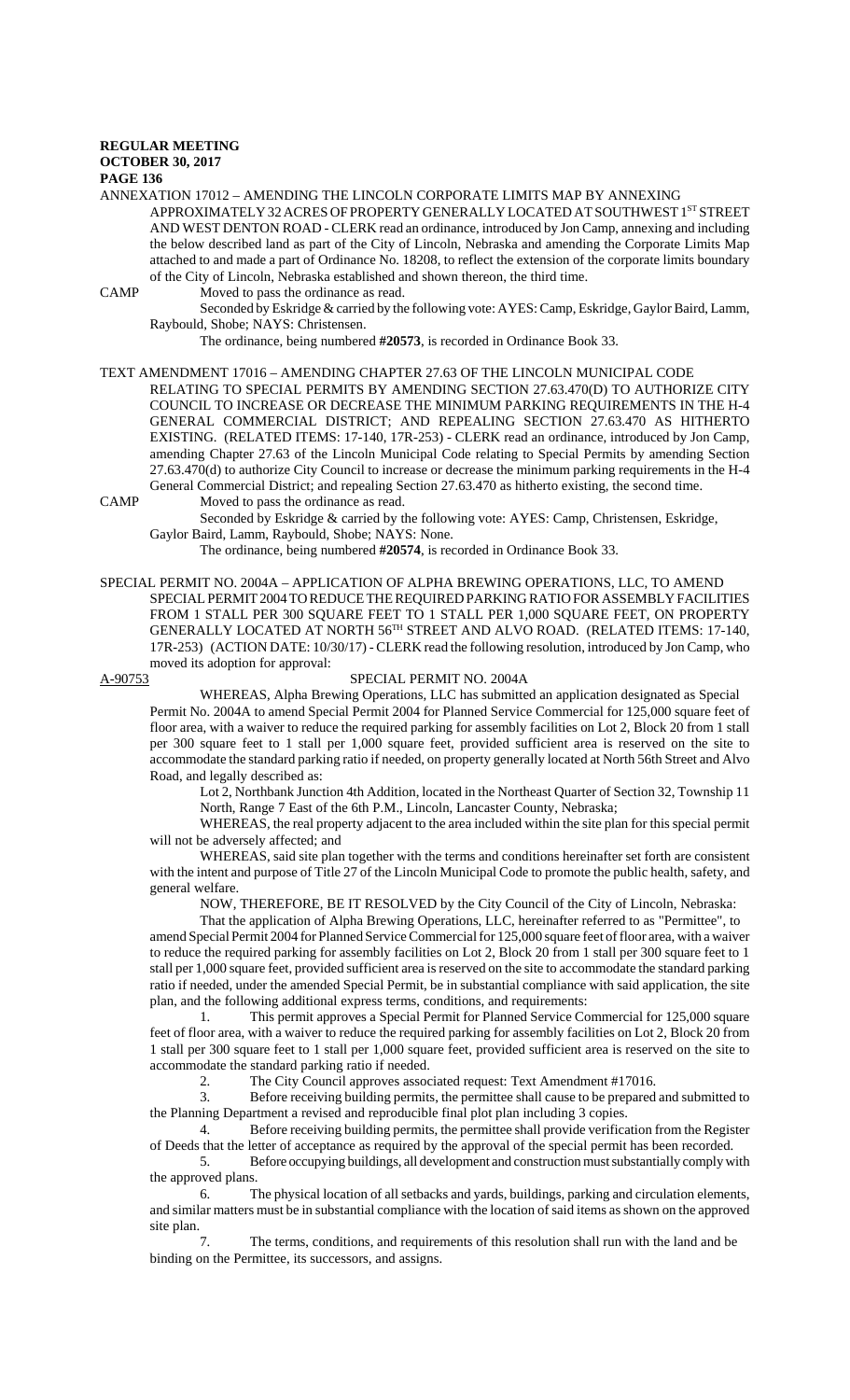The Permittee shall sign and return the letter of acceptance to the City Clerk. This step should be completed within 60 days following the approval of the special permit. The City Clerk shall file a copy of the resolution approving the special permit and the letter of acceptance with the Register of Deeds, filing fees therefor to be paid in advance by the Permittee. Building permits will not be issued unless the letter of acceptance has been filed.

9. The site plan as approved with this resolution voids and supersedes all previously approved site plans, however the terms and conditions of all prior resolutions approving this Special Permit remain in full force and effect except as specifically amended by this resolution.

Introduced by Jon Camp

Seconded by Eskridge & carried by the following vote: AYES: Camp, Christensen, Eskridge, Gaylor Baird, Lamm, Raybould, Shobe; NAYS: None.

# **RESOLUTIONS - 1ST READING**

APPOINTING AMBER BRANNIGAN TO THE URBAN DESIGN COMMITTEE FOR A TERM EXPIRING FEBRUARY 1, 2019. *(CONSENT)*

- APPROVING A CONSTRUCTION ENGINEERING AGREEMENT SUPPLEMENT NO. 1 BETWEEN THE CITY OF LINCOLN AND KIRKHAM MICHAEL & ASSOCIATES FOR CONSULTANT COMPENSATION FOR ADDITIONAL WORK NECESSARY TO COMPLETE THE LINCOLN CAVETT CONNECTOR TRAIL FEDERAL AID PROJECT (STATE PROJECT NO. ENH-55(172), CN 13079). *(CONSENT)*
- APPROVING A REQUEST TO THE CITY PERFORMANCE AUDIT COMMITTEE, PURSUANT TO CHAPTER 4.66 OF THE LINCOLN MUNICIPAL CODE, TO RECOMMEND THAT 1) THE COUNCIL DIRECT THAT THE FEE-STRUCTURE INQUIRY BY THE PERFORMANCE AUDIT COMMITTEE FOR FISCAL YEAR 2016-17 BE CARRIED OVER FOR COMPLETION IN FISCAL YEAR 2017-18 AND 2) THE COUNCIL REVIEW THE REPORTS PROVIDED AND PROVIDE FEEDBACK TO THE PERFORMANCE AUDIT COMMITTEE REGARDING ANY FURTHER INFORMATION DESIRED.
- APPLICATION OF ALL IN ACQUISITIONS, LLC FOR USE OF PUBLIC-RIGHT-WAY TO CONSTRUCT A STAIRWAY IN ALLEY AT 325 SOUTH 11TH STREET.
- APPROVING AN AGREEMENT BETWEEN THE CITY OF LINCOLN ON BEHALF OF THE LINCOLN FIRE & RESCUE DEPARTMENT AND THE CITY OF OMAHA ON BEHALF OF THE OMAHA FIRE DEPARTMENT TO PROVIDE MUTUAL AID AND ASSISTANCE OF THE FIRE INVESTIGATION UNIT'S ACCELERANT DETECTION CANINE TEAM TO THE REQUESTING AGENCY DURING A FIRE INVESTIGATION.

### **ORDINANCES - 1ST READING & RELATED RESOLUTIONS (AS REQUIRED)**

- AMENDING THE PAY SCHEDULE FOR THE EMPLOYEE GROUP WHOSE CLASSIFICATIONS ARE ASSIGNED TO THE PAY RANGE WHICH IS PREFIXED BY THE LETTER "A" BY CHANGING THE TITLE OF CLASS 1473 FROM "TECHNICAL SUPPORT SPECIALIST I" TO "ENTERPRISE SYSTEMS ADMINISTRATOR" - CLERK read an ordinance, introduced by Leirion Gaylor Baird, amending Ordinance No. 20543 passed August 28, 2017, relating to the schedules of pay ranges for employees of the City of Lincoln whose classifications are assigned to a pay range which is prefixed by the letter "A", by changing the class title for the job classification "Technical Support Specialist I" to "Enterprise Systems Administrator" and by changing the pay range from A13 to A19, the first time.
- AMENDING THE PAY SCHEDULE FOR THE EMPLOYEE GROUP WHOSE CLASSIFICATIONS ARE ASSIGNED TO THE PAY RANGE WHICH IS PREFIXED BY THE LETTER "A" BY CREATING THE CLASSIFICATION OF "ASSISTANT PARKING MANAGER" - CLERK read an ordinance, introduced by Leirion Gaylor Baird, amending Ordinance No. 20543 passed August 28, 2017, relating to the schedules of pay ranges for employees of the City of Lincoln whose classifications are assigned to a pay range which is prefixed by the letter "A", by creating the job classification of "Assistant Parking Manager", the first time.
- AMENDING CHAPTER 23.10 OF THE LINCOLN MUNICIPAL CODE TO ADOPT THE 2017 EDITION OF THE NATIONAL ELECTRICAL CODE, AS SPECIFICALLY AMENDED, AND MODIFYING THE FEE STRUCTURE - CLERK read an ordinance, introduced by Leirion Gaylor Baird, amending Chapter 23.10 of the Lincoln Municipal Code ("LMC"), the Electrical Code, to adopt the 2017 Edition of the National Electrical Code, as specifically amended by Chapter 23.10 of the LMC, by amending Sections 23.10.010, 23.10.025, 23.50.040, 23.10.010, 23.10.060, 23.10.090, 23.10.120, 23.10.160, 23.10.170, 23.10.195, 23.10.200, 23.10.230, 23.10.240, 23.10.250, 23.10.290, 23.10.300, 23.10.510, and 23.10.520 to incorporate revisions necessitated by the adoption of the 2017 Edition; adding a new section numbered 23.10.35 Severability; and repealing Sections 23.10.010, 23.10.025, 23.10.040, 23.10.050, 23.10.060, 23.10.090, 23.10.120, 23.10.160, 23.10.170, 23.10.195, 23.10.200, 23.10.230, 23.10.240, 23.10.250, 23.10.290, 23.10.300, 23.10.510, and 23.10.520 of the Lincoln Municipal Code as hitherto existing, the first time.